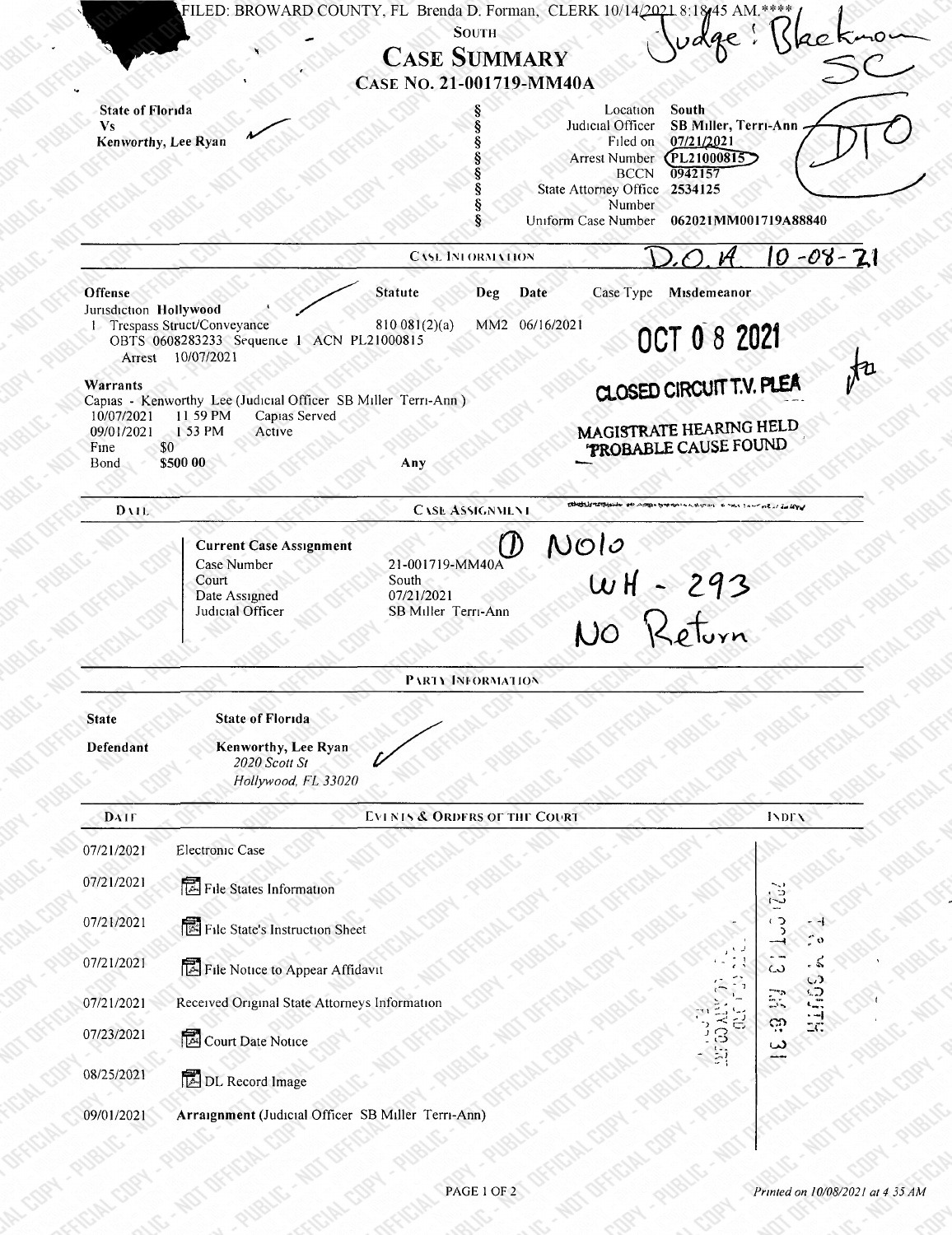**SOUTH** 

#### CASE SUMMARY CASE No. 21-001719-MM40A

**ROWL** 

**ROW** 

PuBLIC

PuBlic

RIB

CORY

Russic

**Rugui** 

PUBLIC

**Rueir** 

PuBlic

**PART** 

**Augi** 

**PRI** 

1921

09/01/2021 Arraignment Not Held \*\*ECR//-2CASES//-NOSHOW//-ISSUECaptas -Other #2 l-001715MM40A-SB Div\*\*

RIB

**Rugui** 

Puerto

Puert

09/01/2021 **Capias Issued** 

Amount 500 00

09/30/2021 Post Office Returned Mail

10/07/2021 Capias Served

PuBus

PuBlic

Public

CORY

PuBuc

**RuBLIC** 

Puerte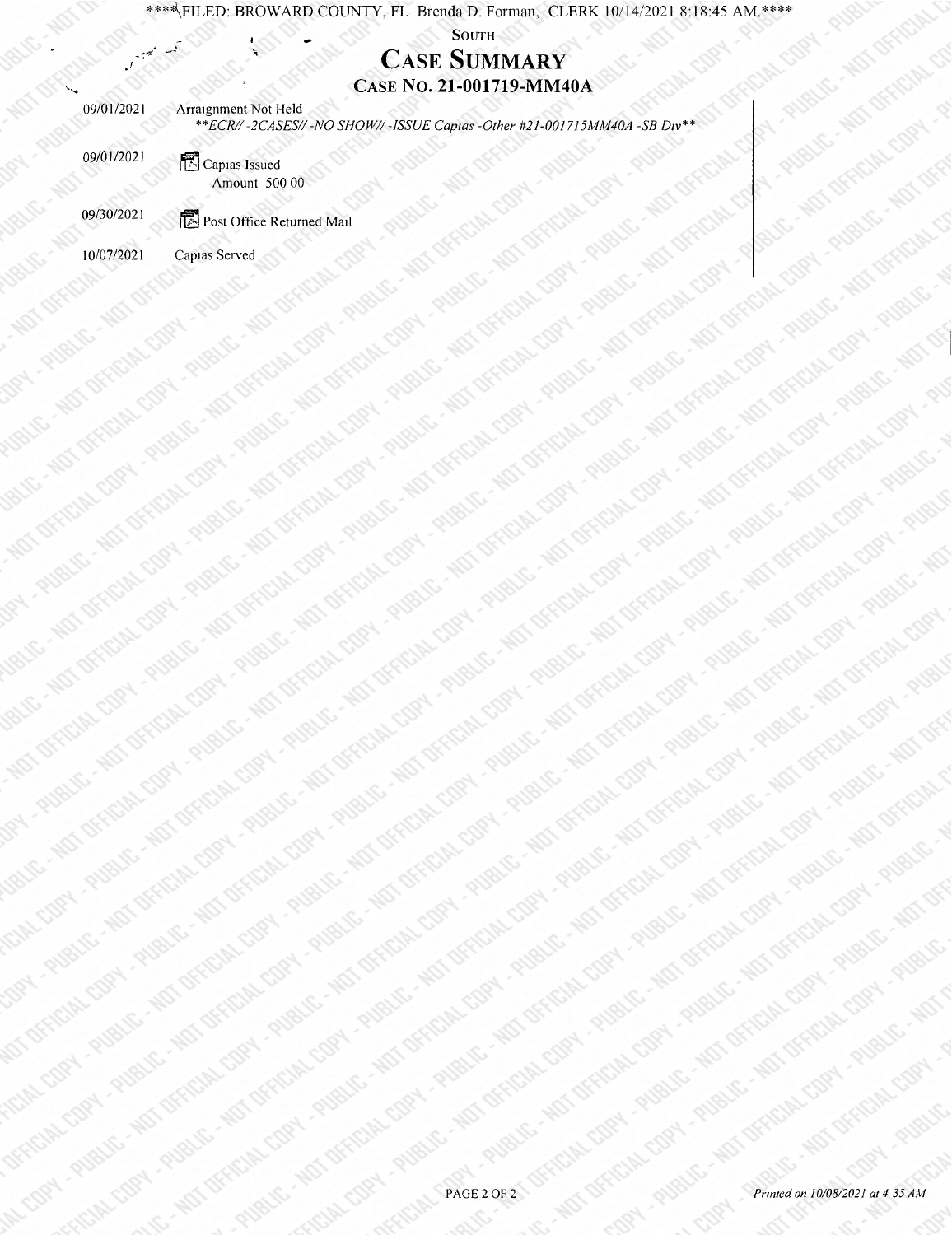|                                        |                                                                                                                                                                                                                                    |              |              |                                         | IN THE SEVENTEENTH CIRCUIT                               |      |
|----------------------------------------|------------------------------------------------------------------------------------------------------------------------------------------------------------------------------------------------------------------------------------|--------------|--------------|-----------------------------------------|----------------------------------------------------------|------|
| PROBABLE CAUSE DETERMINATION FOR       |                                                                                                                                                                                                                                    |              |              |                                         |                                                          |      |
|                                        |                                                                                                                                                                                                                                    |              |              |                                         | IN AND FOR BROWARD COUNTY                                |      |
| <b>KENWORTHY, LEE</b>                  |                                                                                                                                                                                                                                    |              |              |                                         | <b>FINDINGS AND ORDER</b>                                |      |
|                                        |                                                                                                                                                                                                                                    |              |              |                                         | 222100815                                                |      |
|                                        | The Defendant having been arrested by                                                                                                                                                                                              | PI ANTATION  |              | <b>Arrest Number</b>                    |                                                          |      |
|                                        | and having been brought before the undersigned as Committing Magistrate, the Court makes the following findings and enters the following ORDER                                                                                     |              |              |                                         |                                                          |      |
|                                        |                                                                                                                                                                                                                                    |              |              |                                         |                                                          |      |
|                                        | Having reviewed the Affadavitis) attached hereto of                                                                                                                                                                                | FAROUHARSON  |              | the Court finds                         |                                                          |      |
|                                        | Probable cause to believe the Defendant has committed, and shall be held to answer for the offense(s) or                                                                                                                           |              |              |                                         |                                                          |      |
| Charges                                |                                                                                                                                                                                                                                    |              | Case #       |                                         |                                                          | Bond |
|                                        |                                                                                                                                                                                                                                    |              |              |                                         |                                                          |      |
|                                        |                                                                                                                                                                                                                                    |              |              |                                         |                                                          |      |
|                                        | 21001715MM40A BORPIR FOR PRESSED BORD FOR PRESSED BORD POR PRESSED BORD POR PRESSED BORD POR PRESSED BORD PORT                                                                                                                     |              |              |                                         |                                                          |      |
|                                        |                                                                                                                                                                                                                                    |              |              |                                         |                                                          |      |
|                                        |                                                                                                                                                                                                                                    |              |              |                                         |                                                          |      |
|                                        |                                                                                                                                                                                                                                    |              |              |                                         |                                                          |      |
|                                        | But finds no probable cause as to the offense(s) of                                                                                                                                                                                |              |              |                                         |                                                          |      |
| and this cause is hereby continued for |                                                                                                                                                                                                                                    | $\mathbf{D}$ |              | hours and shall be brought back         |                                                          |      |
| before the committing Magistrate on    |                                                                                                                                                                                                                                    |              |              |                                         | OR,                                                      |      |
|                                        | No Probable cause to believe the defendant has committed any offense, and he is hereby ordered discharged from $\gamma$                                                                                                            |              | ma NO Return |                                         | ن<br>د                                                   |      |
|                                        | from custody unless held on other unrelated charges.                                                                                                                                                                               |              |              |                                         | 153<br>) O                                               |      |
|                                        |                                                                                                                                                                                                                                    |              |              |                                         | $\vec{t}$<br>$\omega$                                    |      |
|                                        | The Court has now advised the Defendant:<br>A Of the charges Against him (see i.A above)                                                                                                                                           |              |              |                                         |                                                          |      |
|                                        | B That he is not required to say anything, and anything he says may be held against him.                                                                                                                                           |              |              |                                         | $\mathbb{E}^{\mathcal{I}}_{\mathcal{I}}$                 |      |
|                                        | C Of his right to counsel, or if indigent, of his right to Court appointed Counsel<br>D Of his right to an adversary Preliminary Hearing on any Felony charges, if an indictment or information is not filed against him within 21 |              |              |                                         | <b>COLLER</b><br>$\mathbb{C}^{\mathfrak{d}}$<br>$\omega$ |      |
| days of his arrest:                    |                                                                                                                                                                                                                                    |              |              |                                         |                                                          |      |
|                                        | III BOND A Bond is set at the amount indicated.                                                                                                                                                                                    |              |              |                                         |                                                          |      |
| IV COUNSEL!                            | Defendant has or will retain private counsel OR                                                                                                                                                                                    |              |              |                                         |                                                          |      |
| 8                                      | Defendant is declared indigent, and the Public Defender is appointed to represent him, subject to review at Arraignment.                                                                                                           |              |              |                                         |                                                          |      |
|                                        | V Where the Defendant is detained under the Uniform Extradition Act, F 8 941, this finding of Probable Cause shall operate to commit<br>the Defendant to the county jail for a period of thirty (30) days                          |              |              |                                         |                                                          |      |
|                                        | VI Defendant is hereby remanded to the custody of the sheriff unless and until bonded (if bond has been set herinabove) for further proceedings                                                                                    |              |              |                                         |                                                          |      |
| according to law                       |                                                                                                                                                                                                                                    |              |              |                                         |                                                          |      |
|                                        | DONE AND ORDERED at Fort Lauderdale, Broward County, Florida on                                                                                                                                                                    |              | 10/8/2021    |                                         |                                                          |      |
| Clerk                                  |                                                                                                                                                                                                                                    |              |              |                                         |                                                          |      |
| Ortginal to<br>Copies to:<br>Sheriff   |                                                                                                                                                                                                                                    |              |              | <b>COMMITTING MAGISTRATE</b><br>Skckman |                                                          |      |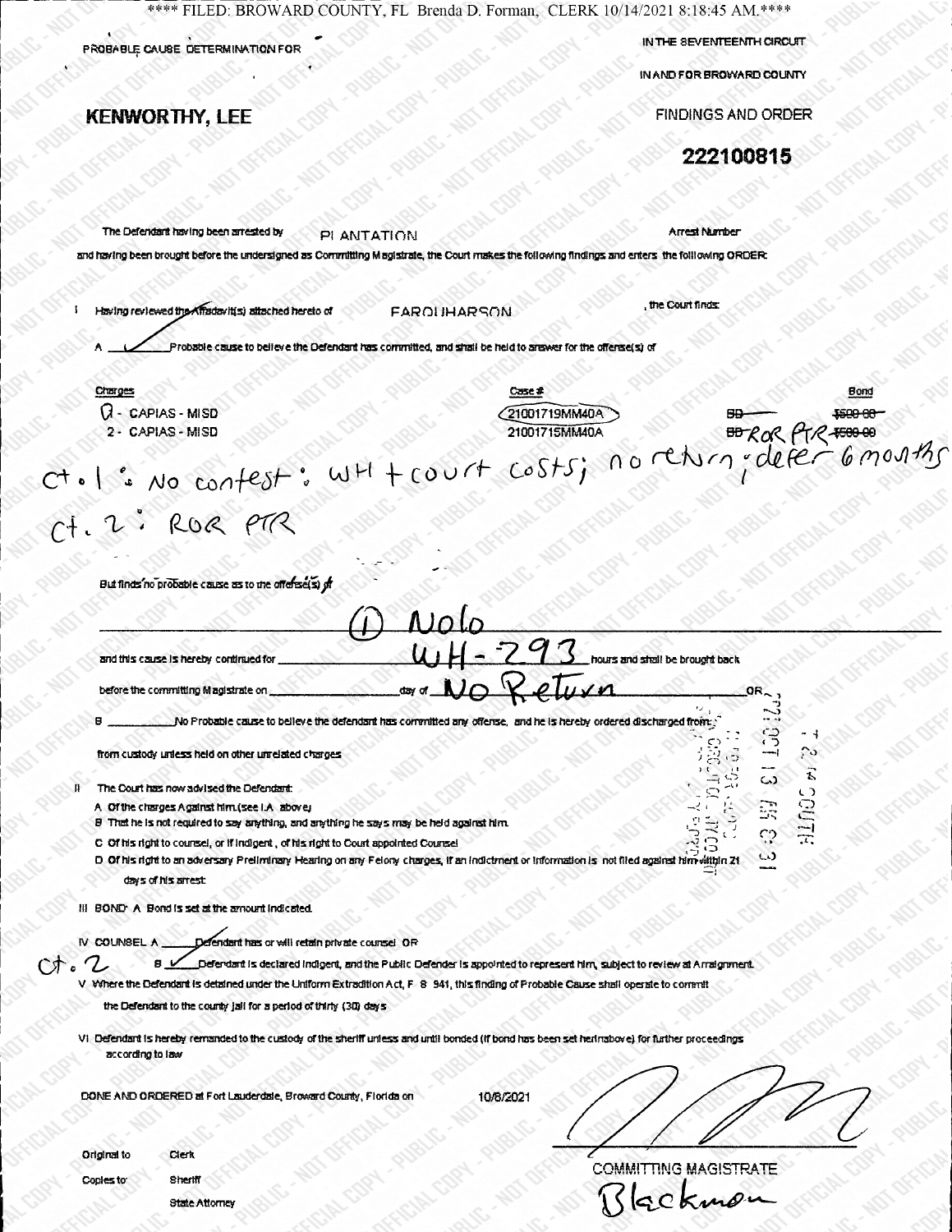A CONTRACTOR AND A REPORT OF THE RESEARCH AND STREET AND STREET AND STREET AND STREET AND STREET AND STREET AND **CALL AND OF**  $\mathfrak{f}^{\mathfrak{s}}$  $\frac{33}{1}$  $\begin{array}{c} \begin{array}{c} \cdot & \cdot \\ \cdot & \cdot \end{array} \\ \begin{array}{c} \frac{\cdot}{\cdot} & \cdot \end{array} \end{array}$ **ELERE**  $\mathcal{M}$ SALA-E  $\frac{1}{k}$ of a control of the state of the state of the state of the state of the state of the state of the state of the  $\frac{1}{3}$ A COMPANY AND RELEASE AND RELEASE AND COMPANY AND COMPANY AND COMPANY AND COMPANY AND COMPANY AND COMPANY AND <br>COMPANY AND COMPANY AND COMPANY AND COMPANY AND COMPANY AND COMPANY AND COMPANY AND COMPANY AND COMPANY AND COM  $\mathbf{r}_\mathrm{c}$ And one of the property and the property of the control of the control of the control of the control of the control of the control of the control of the control of the control of the control of the control of the control o  $\downarrow$ The summarized and control of the summarized and the summarized and the summarized and the summarized and the Ŷ,  $\hat{\Omega}$ Ť.  $\mathbf{R}$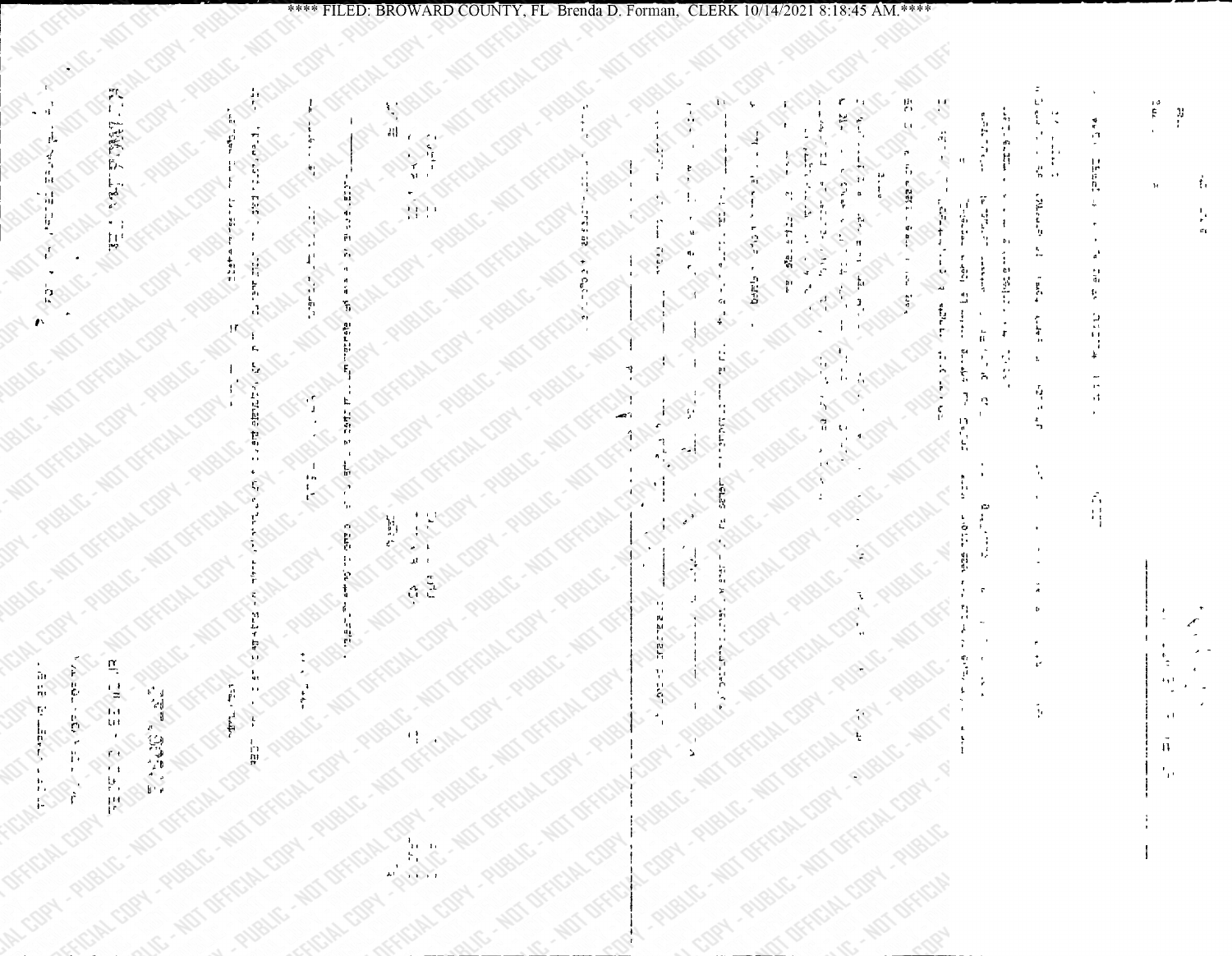### Broward County Sheriffs Office

Booking Report



# '. 1. ' ' /.

#### CIS # 222100815 BCCN # 942157 Booking Sheet Control Date and Time OBTS 608283233 Print Clearance 10/07/21 22 06 48 Prints Yes 10/08/21 02 18 15 Arrest # PL 2100815 Offense Report # 2110-000330 Agency PLANTATION Last Name  $\mathbb{S}^{\mathbb{N}}$  and  $\mathbb{R}^{\mathbb{N}}$  and  $\mathbb{S}^{\mathbb{N}}$  and  $\mathbb{S}^{\mathbb{N}}$  are  $\mathbb{S}^{\mathbb{N}}$  and  $\mathbb{S}^{\mathbb{N}}$  and  $\mathbb{S}^{\mathbb{N}}$  and  $\mathbb{S}^{\mathbb{N}}$  are  $\mathbb{S}^{\mathbb{N}}$  and  $\mathbb{S}^{\mathbb{N}}$  and  $\mathbb{S}^{\mathbb$ First **KENWORTHY, LEE**<br>Middle Race Sex Height Weight Eyes Hair Comp Age Admitted DOB Place of Birth State FDLE W M 511 130 BLU BRO RUD 43 10/2/1978 NEW 98271037 **JERSEY** Permanent Months of Residence<br>Address 2020 SCOTT ST HOLLYWOOD FL 33020 Address 2020 SCOTT ST HOLLYWOOD FL 33020 0 Arrest Date 10/07/21 19 32 00 Place of Arrest 801 S UNIVERSITY DR Arresting Officer 1612 FARQUHARSON PLANTATION FL 33324 N Inmate Logged Date 10/07/21 21 10 04 Inmate Log Type FULL INTAKE Place Admitted MAIN Intake Comments SP/CO/29/54-11107 WC-15548  $\Xi$ Alias Last name, First, Middle, DOB KENWORTHY, LEE, 10/21/1978 Alias Last name, First, Middle, DOB KENWORTHY, LEE, RYAN, 10/02/1978 Alias Last name, First, Middle, DOB KENWORTHY, LEE, R,10/02/1978 -4 t.t  $C<sub>o</sub>$ Warrants Officer Id bs15548 .7 W L-. W L-. W L-. W L-. W L-. W L-. W L-. W L-. W L-. W L-. W L-. W L-. W L-. W L-Scars,Marks,Tattoos Release Date/Time Release Reason Release Authorized By

| <b>Charge No</b> | <b>Charge Initiation Date</b><br>10/08/21 01 43 | <b>Statute</b><br>CAP-MISD | <b>Warrant/Capias</b><br>21001719MM40A | Level MC<br>XM.                   | B Type<br><b>BOND</b> | <b>Bond Amount</b><br>\$500 00 |
|------------------|-------------------------------------------------|----------------------------|----------------------------------------|-----------------------------------|-----------------------|--------------------------------|
| <b>Charges</b>   | CAPIAS - MISD                                   |                            | <b>Comments</b>                        | <b>TRESPASS STRUCT/CONVEYANCE</b> |                       |                                |
| Booking Off ID   | bs14787                                         | County                     | <b>BROWARD</b>                         | <b>SB</b><br>Judae                |                       |                                |
| Charge No        | <b>Charge Initiation Date</b>                   | <b>Statute</b>             | Warrant/Capias                         | Level MC                          | <b>B</b> Type         | <b>Bond Aproxnt</b>            |
|                  | 10/08/21 01 44                                  | CAP-MISD                   | 21001715MM40A                          | XM.<br>Y.                         | <b>BOND</b>           | \$500 QO                       |
| <b>Charges</b>   | CAPIAS - MISD                                   |                            | <b>Comments CRIMINAL MISCHIEF</b>      |                                   |                       |                                |
| Booking Off ID   | bs14787                                         | County                     | <b>BROWARD</b>                         | <b>SB</b><br>Judge                |                       |                                |

\* End of Report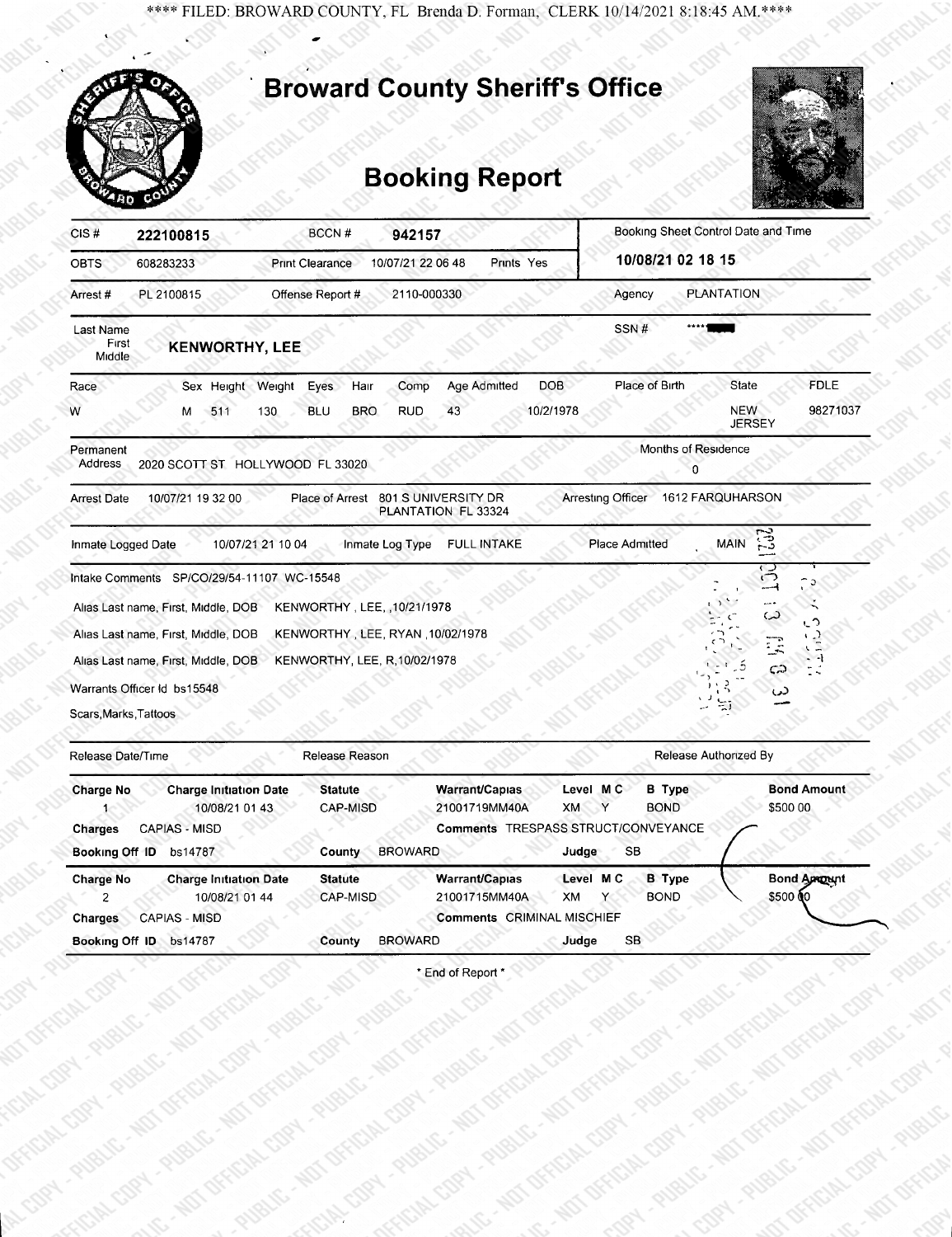$\Box$  COMPLAINT AFFIDAVIT

SHADED FIELDS Ml;ST BE ANSWERED IF DEFENDANT NOT IN CUSTODY

|                                                                                 |                      | PL210815                                           |      |                                         |                                    |                                                                                                         |                                       |                                 | OBTS#                            | FBI                                      |                                                                                                                         | $\boxtimes$ ARREST FORM                                                                                                                                                                                                                                                                                                                  |  |
|---------------------------------------------------------------------------------|----------------------|----------------------------------------------------|------|-----------------------------------------|------------------------------------|---------------------------------------------------------------------------------------------------------|---------------------------------------|---------------------------------|----------------------------------|------------------------------------------|-------------------------------------------------------------------------------------------------------------------------|------------------------------------------------------------------------------------------------------------------------------------------------------------------------------------------------------------------------------------------------------------------------------------------------------------------------------------------|--|
| <b>Filing Agency</b><br><b>Plantation PD</b>                                    |                      |                                                    |      | Offense Report<br>2110-000330           |                                    |                                                                                                         | Local ID#                             |                                 | <b>FDLE</b>                      |                                          |                                                                                                                         | Defendant SS#                                                                                                                                                                                                                                                                                                                            |  |
| Defendant's Last Name, Suffix<br><b>KENWORTHY</b>                               |                      |                                                    |      |                                         |                                    | First, Middle                                                                                           |                                       | LEE                             |                                  | <b>Alias/Street Name</b>                 |                                                                                                                         | Citizenship<br><b>US</b>                                                                                                                                                                                                                                                                                                                 |  |
| Race                                                                            | Sex                  | Hgt                                                | Wgt  |                                         | Hair                               | Eyes                                                                                                    | Comp                                  | DOB                             | Age                              | <b>Birth Place</b>                       |                                                                                                                         |                                                                                                                                                                                                                                                                                                                                          |  |
| W<br><b>Permanent Address</b>                                                   | M                    | 5'11                                               |      | 170                                     | <b>BLD</b>                         | <b>BLU</b>                                                                                              | <b>LGT</b>                            | 10/2/78                         | 43                               | Scars, marks, TT                         |                                                                                                                         | <b>NEW JERSEY</b>                                                                                                                                                                                                                                                                                                                        |  |
|                                                                                 |                      |                                                    |      |                                         | <b>AT LARGE</b>                    |                                                                                                         |                                       |                                 |                                  |                                          |                                                                                                                         |                                                                                                                                                                                                                                                                                                                                          |  |
| (2) County<br>$\bigcirc$ (1) City<br>Residence                                  |                      |                                                    |      |                                         | <b>Local Address</b>               | <b>AT LARGE</b>                                                                                         |                                       |                                 |                                  | Place of Employment<br><b>UNEMPLOYED</b> |                                                                                                                         | Length                                                                                                                                                                                                                                                                                                                                   |  |
| Type<br>$\odot$ (3) Flonda $\bigcirc$ (4) Out of State<br>How long defendant in |                      |                                                    |      | <b>Breathalyzer by/CCN</b>              |                                    |                                                                                                         | <b>Place of Arrest</b><br>Reading     |                                 |                                  | Date/Time Arrested                       |                                                                                                                         | Arresting Officer(s) CCN                                                                                                                                                                                                                                                                                                                 |  |
| <b>Broward County</b>                                                           |                      | 1Y<br>Unit-                                        | Zone |                                         | <b>Beat</b>                        | Shift                                                                                                   | Trans Unit                            | 801 S UNIVERSITY DR             |                                  | Transporting Officer/CCN Pickup Time     | 10/7/21-1932hrs                                                                                                         | Farguharson1612<br>Time Arrived/BSO                                                                                                                                                                                                                                                                                                      |  |
| Officer Injured                                                                 |                      | <b>UPD</b>                                         |      |                                         |                                    | $\overline{A}$                                                                                          |                                       | PMD                             |                                  | Farquharson1612                          |                                                                                                                         |                                                                                                                                                                                                                                                                                                                                          |  |
| <b>Type</b>                                                                     | <b>Activity</b>      | <b>Type</b><br>N-N/A                               |      | E-Heroin                                |                                    | P-Paraphernalia/                                                                                        | <b>Activity</b>                       | T-Traffic                       | M-Manufacture/                   |                                          | Indication of                                                                                                           |                                                                                                                                                                                                                                                                                                                                          |  |
| N                                                                               | N                    | A-Amphetamine<br><b>B-Barbiturate</b><br>C-Cocaine |      | H-Hallucinogen<br>M-Manjuana<br>O-Opium |                                    | Equipment<br>S-Synthetic<br>U-Unknown<br>Z-Other                                                        | N-N/A<br>P-Possess<br>S-Sell<br>B-Buy | A-Smuggle<br>D-Deliver<br>E-Use | K-Dispense/Distribute<br>Z-Other | Produce/Cultivate<br>Drug Influence      |                                                                                                                         | Alcohol Influence Y ( N ) UNK (<br>YON OUNKO                                                                                                                                                                                                                                                                                             |  |
| <b>Attach</b>                                                                   |                      | <b>Defendant's Vehicle Make</b>                    |      |                                         |                                    |                                                                                                         | <b>Type</b>                           | Year                            |                                  | Color                                    | <b>VIN</b>                                                                                                              |                                                                                                                                                                                                                                                                                                                                          |  |
|                                                                                 | Defendant's<br>Photo | <b>Vehicle Towed to</b>                            |      |                                         |                                    |                                                                                                         |                                       | Tag                             |                                  | <b>Other Identifiers/Remarks</b>         |                                                                                                                         |                                                                                                                                                                                                                                                                                                                                          |  |
|                                                                                 |                      |                                                    |      |                                         |                                    |                                                                                                         |                                       |                                 |                                  |                                          |                                                                                                                         |                                                                                                                                                                                                                                                                                                                                          |  |
|                                                                                 |                      |                                                    |      |                                         |                                    | Name of victim(s) (If a corporation, exact legal name and State of incorporation)                       |                                       |                                 |                                  |                                          |                                                                                                                         |                                                                                                                                                                                                                                                                                                                                          |  |
| Count#                                                                          |                      |                                                    |      |                                         | <b>Offenses Charged</b>            |                                                                                                         | <b>STATE OF FLORIDA</b>               |                                 |                                  | WC# / Citation # (if applicable)         |                                                                                                                         | FS or Capias / Warrant #                                                                                                                                                                                                                                                                                                                 |  |
| 1                                                                               |                      |                                                    |      |                                         |                                    | <b>WARRANT - TRESPASS STRUCT/ CONVEYANCE</b>                                                            |                                       |                                 | 20211201581                      |                                          |                                                                                                                         | 2101719MM40A                                                                                                                                                                                                                                                                                                                             |  |
| 1                                                                               |                      |                                                    |      |                                         | <b>WARRANT - CRIMINAL MISCHIEF</b> |                                                                                                         |                                       |                                 | 20211201581                      |                                          |                                                                                                                         | 21001715MM40A                                                                                                                                                                                                                                                                                                                            |  |
|                                                                                 |                      |                                                    |      |                                         |                                    |                                                                                                         |                                       |                                 |                                  |                                          |                                                                                                                         |                                                                                                                                                                                                                                                                                                                                          |  |
|                                                                                 |                      |                                                    |      |                                         |                                    |                                                                                                         |                                       |                                 |                                  |                                          |                                                                                                                         |                                                                                                                                                                                                                                                                                                                                          |  |
|                                                                                 |                      |                                                    |      |                                         |                                    |                                                                                                         |                                       | <b>Probable Cause Affidavit</b> |                                  |                                          |                                                                                                                         |                                                                                                                                                                                                                                                                                                                                          |  |
|                                                                                 |                      |                                                    |      |                                         |                                    |                                                                                                         |                                       |                                 |                                  |                                          |                                                                                                                         |                                                                                                                                                                                                                                                                                                                                          |  |
| Before me this date personally appeared                                         |                      |                                                    |      |                                         |                                    | OFC K FARQUHARSON                                                                                       |                                       |                                 |                                  |                                          |                                                                                                                         |                                                                                                                                                                                                                                                                                                                                          |  |
| 7.                                                                              |                      |                                                    |      |                                         |                                    |                                                                                                         |                                       |                                 |                                  |                                          |                                                                                                                         |                                                                                                                                                                                                                                                                                                                                          |  |
| day of                                                                          |                      | October                                            |      | (year) 2021,                            |                                    | at (crime location)                                                                                     |                                       |                                 |                                  | 801 S UNIVERSITY DR                      | defendant committed the above offenses charged, and the facts showing probable cause to believe the same are as follows |                                                                                                                                                                                                                                                                                                                                          |  |
|                                                                                 |                      |                                                    |      |                                         |                                    | to the Plantation Police Department for processing and then to the Broward County Main Jail for booking |                                       |                                 |                                  |                                          | ى                                                                                                                       | of the subjects involved who was identified via DAVID as Lee Kenworthy A teletype check revealed that Kenworthy had                                                                                                                                                                                                                      |  |
|                                                                                 |                      |                                                    |      |                                         |                                    | I swear the above statement is correct and true to the best of my knowledge and belief                  |                                       |                                 |                                  |                                          |                                                                                                                         |                                                                                                                                                                                                                                                                                                                                          |  |
| K FARQUHARSON/1612                                                              |                      |                                                    |      |                                         |                                    | <b>UPD</b>                                                                                              |                                       |                                 |                                  |                                          |                                                                                                                         |                                                                                                                                                                                                                                                                                                                                          |  |
|                                                                                 |                      | (Officer's Name/CCN)                               |      |                                         |                                    |                                                                                                         | (Officer's Division)                  |                                 |                                  |                                          | <u>(Оffice)</u>                                                                                                         | Affiant's Signature)                                                                                                                                                                                                                                                                                                                     |  |
| <b>STATE OF FLORIDA</b><br><b>COUNTY OF BROWARD</b>                             |                      |                                                    |      |                                         |                                    | $\sim$                                                                                                  |                                       |                                 |                                  |                                          |                                                                                                                         |                                                                                                                                                                                                                                                                                                                                          |  |
| Sworn to (or affirmed) and subscribed before me this                            |                      |                                                    |      |                                         |                                    |                                                                                                         | day of                                | October                         |                                  | 2021<br>(year)                           | ALUCI / DA9:04                                                                                                          |                                                                                                                                                                                                                                                                                                                                          |  |
| by.                                                                             |                      | K FARQUHARSON                                      |      |                                         |                                    | (name and title), who is personally known to me or has produced                                         |                                       |                                 |                                  | as identification                        |                                                                                                                         |                                                                                                                                                                                                                                                                                                                                          |  |
| <b>J ANDREWS</b>                                                                |                      |                                                    |      |                                         |                                    | OFC/1916                                                                                                |                                       |                                 |                                  |                                          |                                                                                                                         | , who being first duly sworn deposes and says that on the<br>the above-named<br>On Friday, October 7, 2021, I was dispatched to 801 S University Dr (AT&T) in reference to a fight Upon arrival, I met with one<br>unconfirmed warrants The warrants were confirmed (WC#20211201581) Kenworthy was placed under arrest I transported him |  |

FILING A NONITIONAL COACE DE NEEDED HICE TUC ODADA DI C CAHICE A CCIDANT CONTINUIATIONAL

3rd - Filing

| əevenleenun Juurcial Gircu |  |
|----------------------------|--|
| <b>Broward County</b>      |  |
|                            |  |

 $\sim$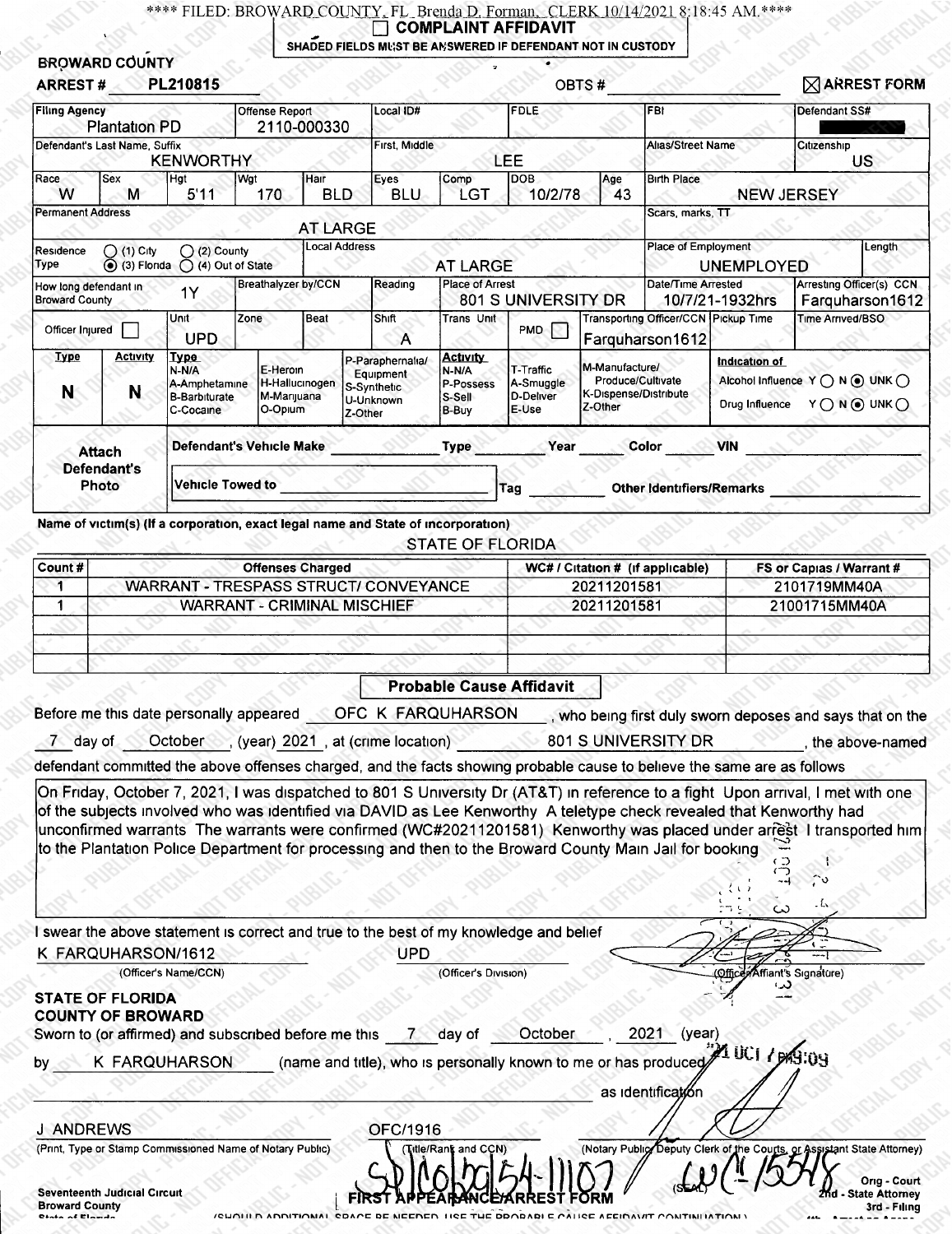

firoward County Shernff's Office<br>2601 West Broward Boulevard Fort Lauderdale, FL 33312<br>
P (954) 831-8100<br>
R (954) 791-0979 F (954) 79!-0929

## $\sum_{\text{2601 West Broward Boulevand}\atop \text{For LSMelvaledale, FL 33312}} 2501 \text{ West Broward Boulevand}$

1929

Date Issued Confirmation Number WC#2021-1201581  $\frac{L \text{ due tissue}}{10/07/20210725}$  Issued By Green, Shakira [bs17693] Name/Id/Org OFC ANDREWS / PLANTATION Status Complete Notes NEW ARREST VIA TTY BY OFFICER ANDREWS / PLANTATION PD 3 PAGES PLANTATION PD 3 PAGES ----

Case Number 21001715MM40A Name Kenworthy, Lee Capias Date 9/1/2021 Type Capias DOB 10/2/1978 Race/Gender W/M

Page 1 of 1

Additional Warrants on Confirmation:

21001719MM40A-001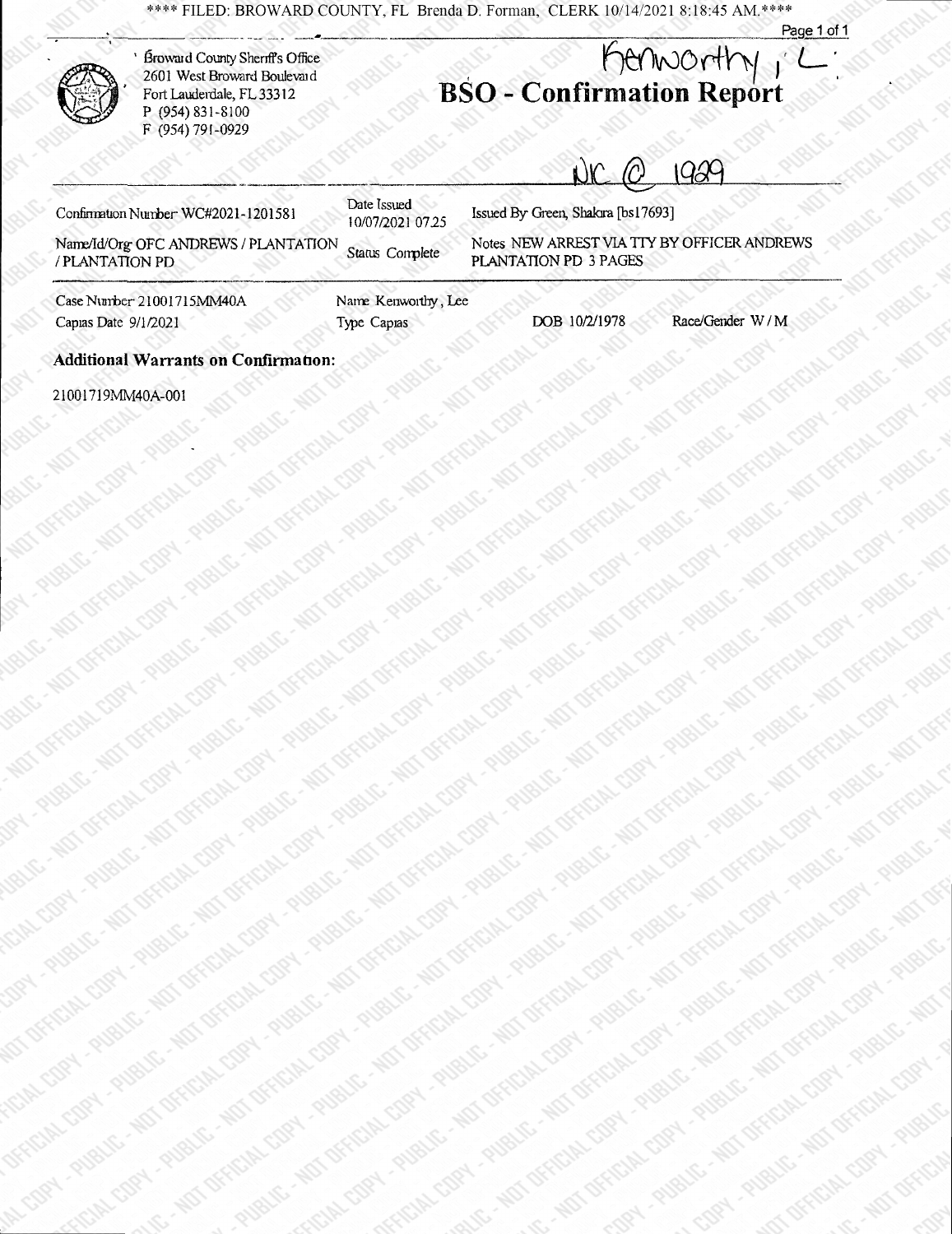#### IN THE CIRCUIT/COUNTY COURT OF THE 17TH JUDICIAL CIRCUIT. IN AND FOR BROWARD COUNTY, FLORIDA

Plaintiff,

**Defendant** 

Lee R kegroach

VS.

STATE OF FLORIDA, PLANTATION POLICE DEPARTMENT

PPD Case Number: 2110 - 000 3 30

NOTICE OF CONFIDENTIAL INFORMATION WITHIN COURT FILING

Pursuant to Florida Rule of Judicial Administration 2.420(d)(2), I hereby certify:

That I am filing a Probable Cause Affidavit that contains confidential information as described

in Rule  $2.420(d)(1)(B)$  and that the confidential information is contained within this document.

Unificite the spoile ble contitentially powerfunts) before from Rule 2.440 (from ), and eriorii) Aregariitor estiina iha aanimontan die gotae prostitede <u>ikoeniela druite onder:</u><br>Androise office eritimett

Social Security, bank account, charge, debit, and credit card numbers. §119.0714(1)(i)-(i).  $(2)(a)-(e)$ , Fla. Stat. (Unless redaction is requested pursuant to §119.0714(2), this information is exempt only as of January 1, 2011).

Victim's address in domestic violence action on petitioner's request. §741.30(3)(b), Fla. Stat.

0Information identifying victims of sexual offenses, including child sexual abuse §§119.071(2)(h), 119.0714(1)(h), Fla. Stat.

Information which reveals the identity of the victim of the crime of child abuse  $\S$ § 119.071(2)(h),119.0714(1)(h), Fla. Stat.

Prevent the disclosure of information or records that could locate or harass a victim or a victim's family, or which could disclose confidential or privileged information of a victim. Art I, Section 16(b)(5), of the Florida Constitution.

I HEREBY CERTIFY that a true copy hereof has been furmished to the Clerk of Court,

through the Broward Sheriff's Office this  $\int_0^1 dx$  of  $\int_0^1 dx$ 

OGC J. AOSGIL (Omeer s, *Name*)  $\mathbb{Z}^{\mathbb{Z}}$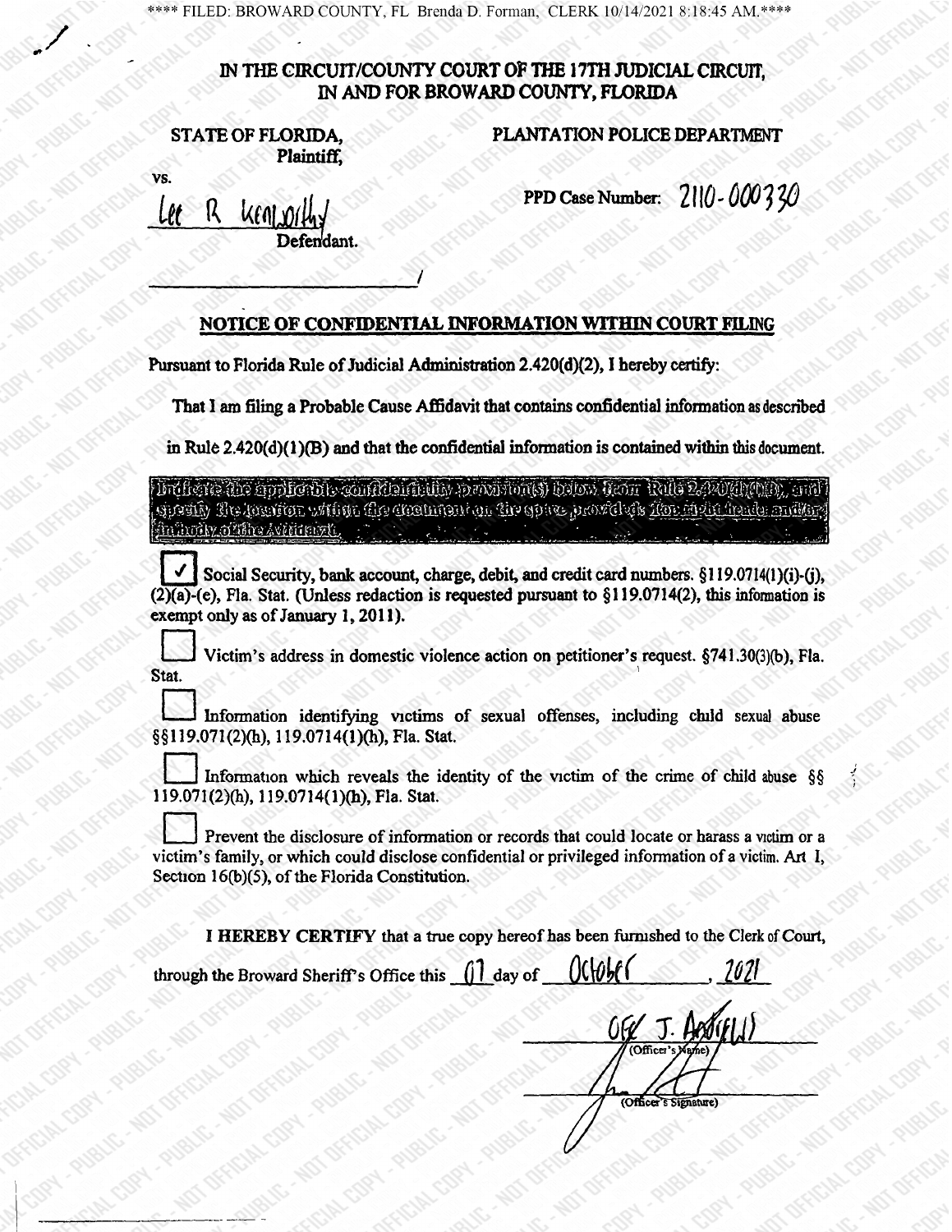2212

#### THE COUNTY COURT IN AND FOR Kenworthy, Lee BROWARD COUNTY, FLORIDA

WM 10/02/1978 \*NO SHOW @ ARRGN 09/01/21 -SB<br>21001719MM40A **CAPIAS** 

TO ALL AND SINGULAR THE SHERIFFS CASE NO. OF THE STATE OF FLORIDA, GREETING:

4>.

5'11"150 BRO BLU

21001719MM40A CAPIAS BCCN BCCN BCCN BCCN BCCN BCCN CASE NO. 21001719MM40A DIVISION NO. SB

rh.

r jon 1 november 198  $\overline{C}$ 

 $-7.875.5$  $\ddot{\mathbf{u}}$  $\frac{1}{2}$  circle  $\frac{1}{2}$ 

 $\left( \begin{array}{c} 1 \end{array} \right)$ 

 $\ddot{r}$ ,  $\ddot{r}$  $\epsilon$  :

3\*

YOU ARE HEREBY COMMANDED to take, Kenworthy, Lee 2020 Scott Street Hollywood FL 33020

if that person be found in your County, arrest and safely keep so that you may have that person's body before the Judge of our said Court instanter to answer to the charge, filed by the State Attorney of Broward County, of:

<sup>1</sup> Trespass Struct/Conveyance 500 00

and have you then and there this wrlt.

The Defendant is to be admitted bail as set by Court, at the Court<br>the Court in the sum of  $\$\,500.00$  Dollars this 01 Sep 2021 the Court in the sum of  $$500.00$ 

Witness, BRENDA D. FORMAN, Clerk or our said<br>Court, at the Court House at Fort Lauderdale, aforesaid,

RECEIVED THIS CAPIAS ON \_\_\_\_\_\_\_\_\_\_\_\_\_\_\_\_\_\_\_\_\_\_\_\_AND EXECUTED S/<br>BY ARRESTING THE WITHIN NAMED DEFENDANT AND HAVING HIM AND EXECUTED SAMEON. NOW BEFORETHE COURT

RMAN, Clerk  $\mathbb{Z} \setminus \mathbb{R}$  ,  $\mathbb{Z} \setminus \mathbb{R}$  $\mathcal{N}$  . The set of  $\mathcal{N}$ 

TOTAL SHERIFF'SFEES \$

BY

Deputy Shenff Deputy Clerk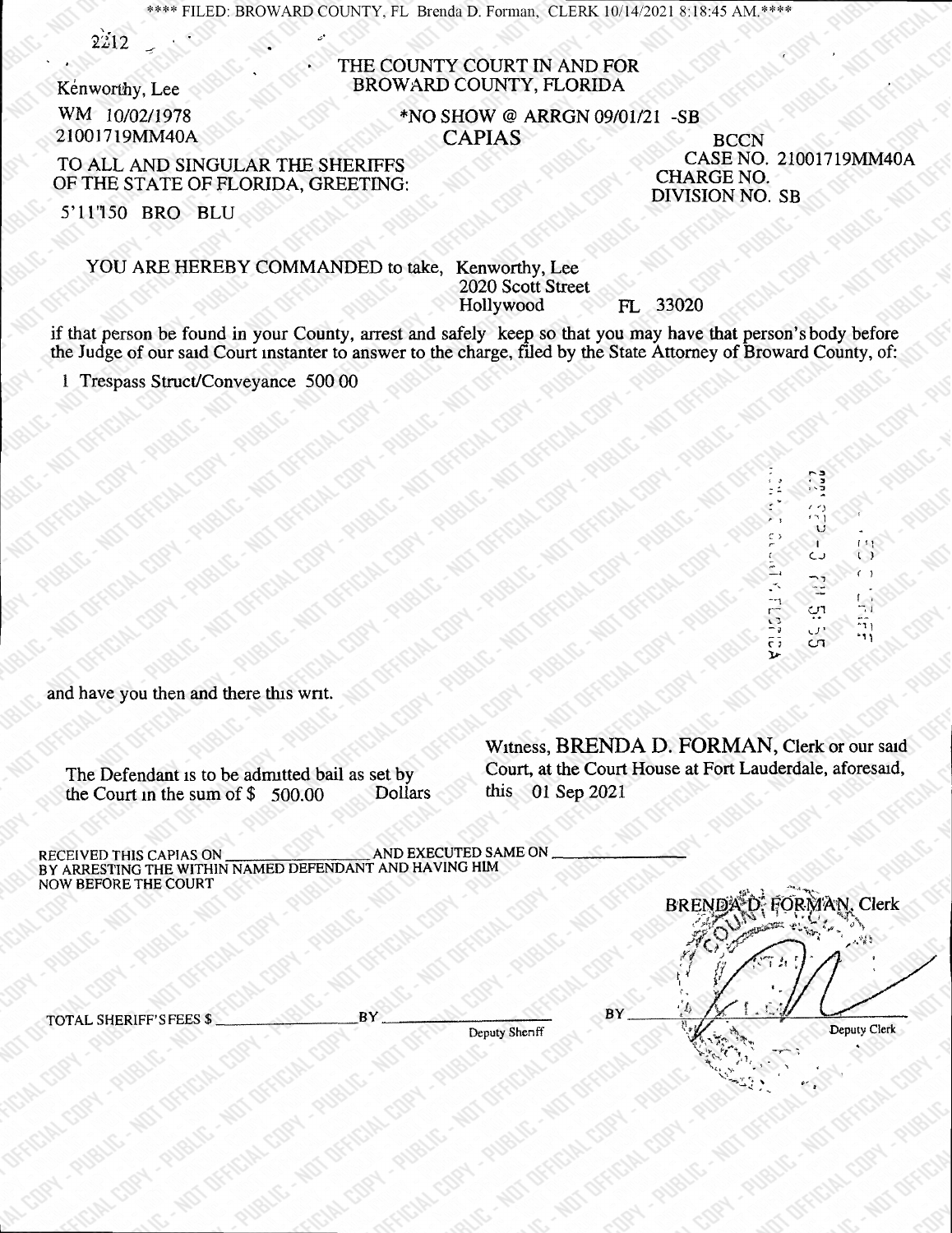$2212$ 

t-

#### THE COUNTY COURT IN AND FOR Kenworthy, Lee BROWARD COUNTY, FLORIDA

WM 10/02/1978 \*NO SHOW @ ARRGN 09/01/21<br>21001715MM40A **CAPIAS** S

TO ALL AND SINGULAR THE SHERIFFS CASE NO 21001716 OF THE STATE OF FLORIDA, GREETING:

5'11'150 BRO BLU

21001715MM40A CAPIAS BCCN BCCN BCCN BCCN BCCN BCCN CASE NO 21001715MM40A DIVISION NO. SB

YOU ARE HEREBY COMMANDED to take, Kenworthy, Lee 2020 Scott Street Hollywood FL 33020

if that person be found in your County, arrest and safely keep so that you may have that person'<sup>s</sup> body before the Judge of our said Court instanter to answer to the charge, filed by the State Attorney of Broward County, of

<sup>1</sup> Criminal Mischief 500 00

-5 .. r.:  $t$  f  $\cdot$   $\circ$ 111 CD. t.-) 11  $m \geq 1$  $\cdot$ 1

and have you then and there this writ

The Defendant is to be admitted bail as set by Court, at the Court the Court in the sum of  $\frac{1}{2}$  500 00 Dollars this 01 Sep 2021 the Court in the sum of  $$50000$ 

Witness, BRENDA D. FORMAN, Clerk or our said<br>Court, at the Court House at Fort Lauderdale, aforesaid,

RECEIVEDTHIS CAPIAS ON AND EXECUTED SAME ON BY ARRESTING THE WITHIN NAMED DEFENDANT AND HAVING HIM NOW BEFORE THE COURT AND AND A RESOLUTION OF A REFORE THE COURT

BRENDA **D-FORMAN**, Clerk  $R$ Simon  $\bigcap_{i=1}^n R_i$  $\begin{array}{c} \mathbb{R} \end{array}$  and  $\mathbb{R}$  . We are the set up of  $\mathbb{R}$ Deputy Sheriff  $\mathbb{R}$   $\mathbb{R}$  Deputy Clerk

:GEZG.. ,

TOTAL SHERIFF'SFEES \$ BY BY DEPUTY SHERIFF'S BY